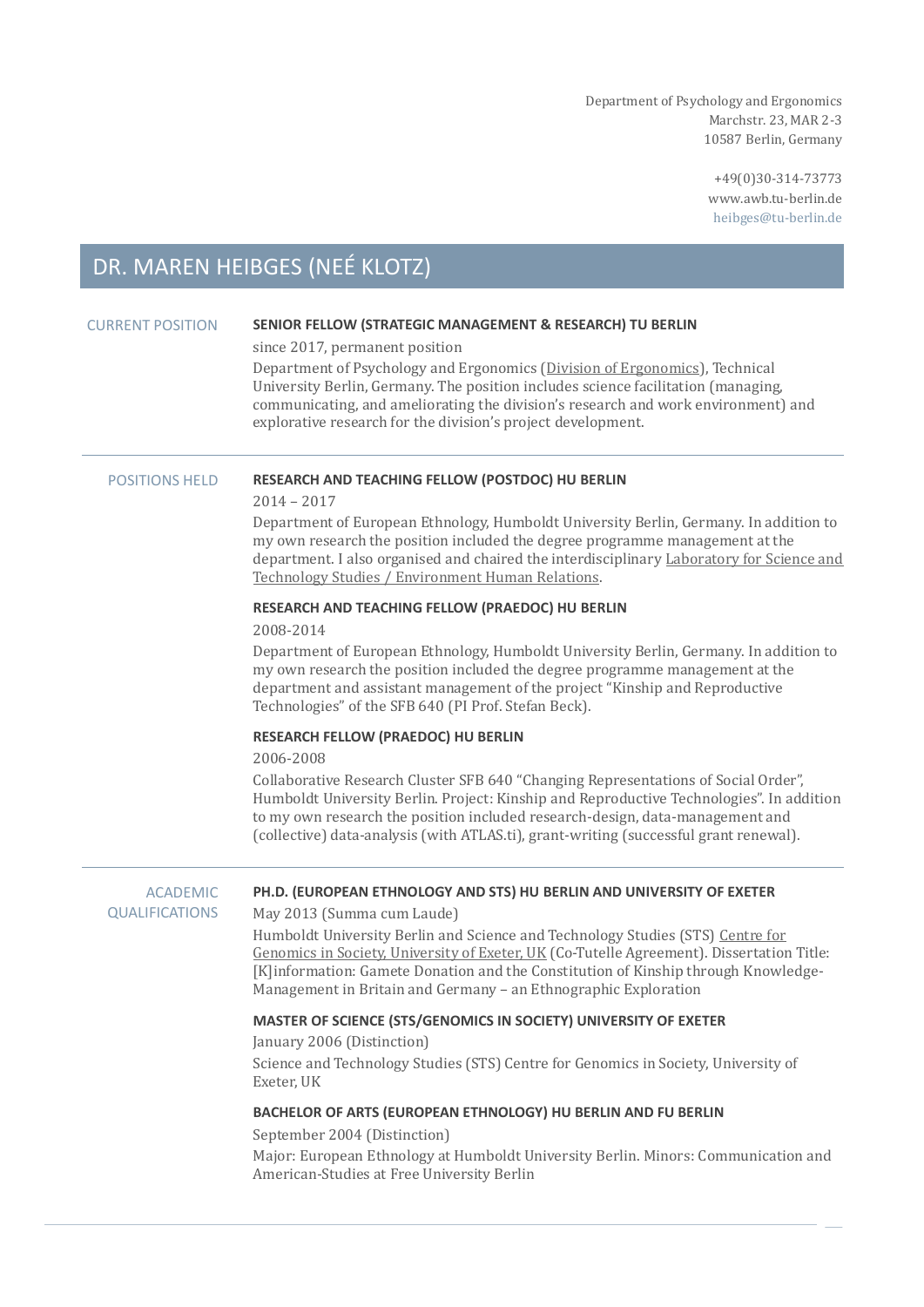#### PUBLICATIONS **MONOGRAPHS**

Klotz, Maren (2014) [K]information. An ethnographic exploration of kinship knowledge and gamete donation. Frankfurt: Campus

## **EDITED BOOKS**

Heibges, Maren as part of the editorial collective "Anthropology & Environment" (Hrg.) (2019). After Practice: Thinking through Matter(s) and Meaning Relationally. (Berliner Blätter 80 & 81). Berlin: Panama.

Heibges, Maren (Ed.) (2018) Transparenz. Schlüsselbegriff einer politischen Anthropologie der Gegenwart (Berliner Blätter Vol. 76) Berlin: Panama

Klausner, Martina & Maren Heibges (Eds) (2016) Stadt erfahren. Ethnografische Explorationen urbaner Mensch-Umwelt-Beziehungen (Berliner Blätter Vol. 73). Berlin: Panama.

Knecht, Michi, Klotz, Maren & Stefan Beck (Eds) (2012) Reproductive Technologies as Global Form. Ethnographies of Knowledge, Practices, and Transnational Encounters. Frankfurt: Campus.

Beck, Stefan, Nevim Cil, Sabine Hess, Maren Klotz & Michi Knecht (Eds) (2007). Verwandtschaft machen. Reproduktionsmedizin und Adoption in Deutschland und der Türkei (Berliner Blätter Vol. 42). Berlin: LIT.

# **JOURNAL ARTICLES**

Grün, Felix C., Maren Heibges, Viola Westfal & Markus A. Feufel (2022) - "You Never Get a Second Chance": First Impressions of Physicians Depend on Their Body Postures and Gender. Frontiers in Psychology 13:836157. DOI: 10.3389/fpsyg.2022.836157

Heibges, Maren (2020). Waldarbeit. Praxis der medizinischen Stammbaum-Arbeit in der familiären Krebsberatung. Curare. Zeitschrift für Medizinethnologie 42 (1+2), 31-47.

Feufel, Markus, Gudrun Rauwolf, Fatma Karapinar-Carkit & Maren Heibges (2019). Heuristics for Designing User-Centric Drug Products: Lessons Learned from Human Factors & Ergonomics. British Journal of Clinical Pharmacology (Accepted Article Version) DOI 10.1111/bcp.14134.

Niewöhner, Jörg, Patrick Bieler, Maren Heibges & Martina Klausner. (2016). Phenomenography: Relational Investigations into Modes of Being-in-the-World. The Cyprus Review. Special Issue dedicated to Stefan Beck, 28 (1), 67 - 84.

Klotz, Maren & Sebastian Mohr (2015). (Un-)Geordnete Verhältnisse: Mediale Repräsentationen und Praktiken von Samenspende. Kulturen 2/2015. Themenheft Medialität von Gesundheit und Krankheit, 53 – 68.

Klotz, Maren (2015). Wayward Relations: Novel Searches of the Donor-Conceived for Genetic Kinship. Medical Anthropology. Cross-Cultural Studies in Health and Illness 35 (1), 45-57.

Klotz, Maren (2013) Genetic Knowledge and Family Identity: Managing Gamete Donation in Britain and Germany. Sociology 47 (5), 994 - 1011.

Klotz, Maren (2011) Wissensmanagement bei Keimzellspende [Knowledge- Management During Gamete Donation]. Journal für Reproduktionsmedizin und Endokrinologie 8 (1).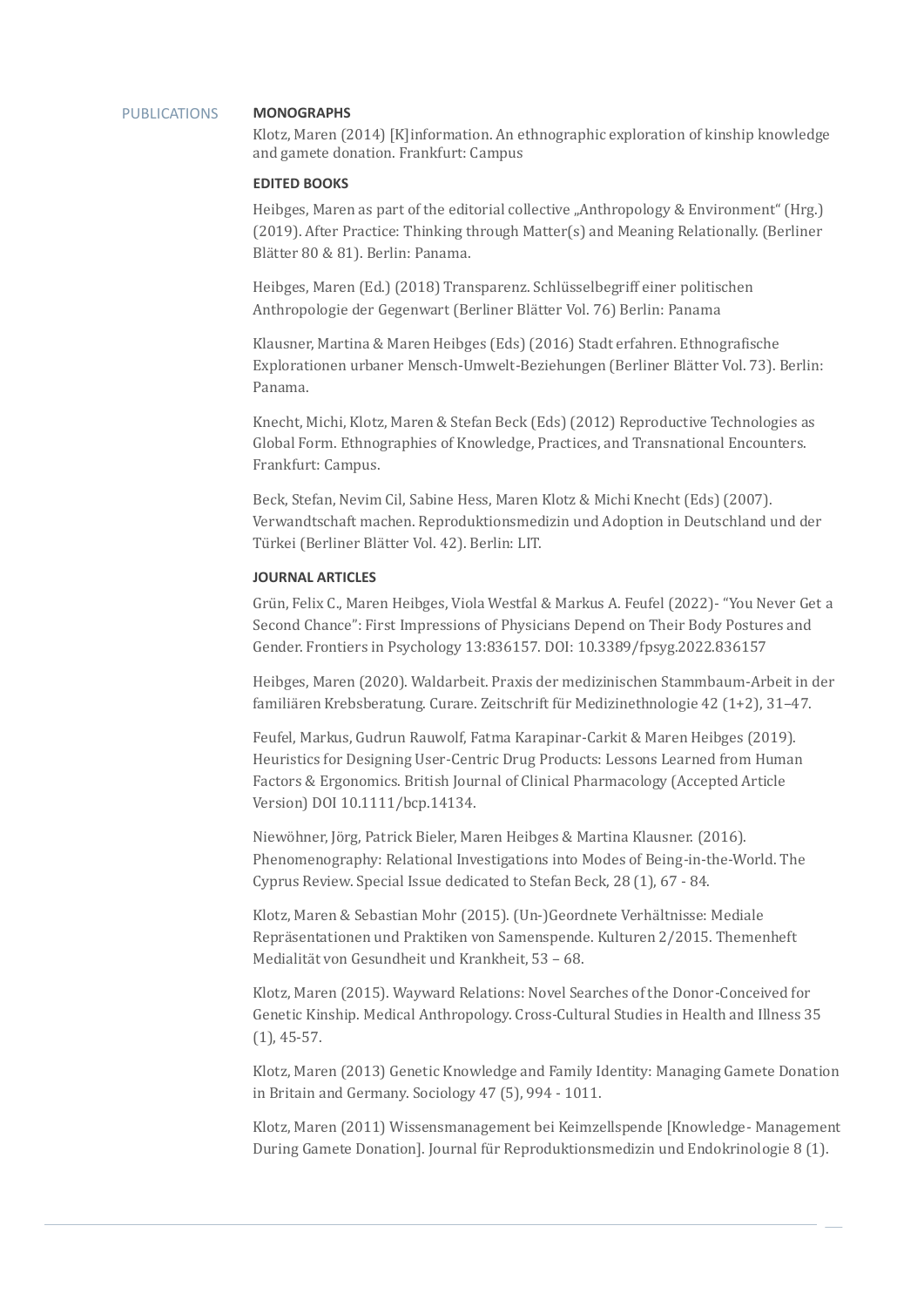Knecht, Michi, Maren Klotz et al. (2011) Erweiterte Fallstudien zu Verwandtschaft und Reproduktionstechnologien. Potenziale einer Ethnographie von Normalisierungsprozessen. Zeitschrift für Volkskunde 107 (4), 21-48.

Klotz, Maren (2008) Samenspende: Lost in Translation. GID Gen-Ethischer Informationsdienst 190, 29-32.

#### **CHAPTERS**

Heibges, Maren. (2021). Pragmatische Ethik: Kritik und Praxis des Wissensformats Ethik-Antrag für die Ethnografie. In G. Koch (Hrsg.), Welt. Wissen. Gestalten. DGV Tagungsband 2019 (S. 417-426). Hamburger Journal für Kulturanthropologie.

Heibges, Maren (2019). Sunlight City: Exploring the Politics of Urban Transparency Activism. In Vincent August & Fran Osrecki (Eds.). Der Transparenz-Imperativ: Normen, Strukturen, Praktiken. (pp. 123-140) Wiesbaden. Springer VS.

Heibges, Maren, Frauke Mörike & Markus Feufel (2019). Wann braucht Ethnografie eine Einverständniserklärung? Praktische Antworten auf ethische Fragen zu ethnografischen Methoden in der HCI-Forschung. In Mensch und Computer 2019 - Workshopband. Bonn: Gesellschaft für Informatik e.V. https://doi.org/10.18420/muc2019-ws-258-02.

Heibges, Maren, Martina Klausner & Jörg Niewöhner (2018). Umgang mit Unsicherheiten in der Technikentwicklung – ein sozialanthropologischer Einwurf. In Tobias Redlich, Robert Weidner & Markus Langenfeld (Eds.). Unsicherheiten der Technikentwicklung. (pp. 76-89). Göttingen: Cuvillier.

Heibges, Maren (2018). Durchsicht: Transparenz als ethnographischer Forschungsgegenstand. In Maren Heibges (Ed). Transparenz. Schlüsselbegriff einer politischen Anthropologie der Gegenwart (Berliner Blätter Vol. 76). (pp. 7-20). Berlin: Panama.

Klausner, Martina & Maren Heibges (2016). Wie erfährt man Stadt? Europäisch Ethnologische Perspektiven auf urbane Mensch-Umwelt-Beziehungen. In Klausner, Martina & Maren Heibges (Eds.). Urbane Umwelt. (Berliner Blätter Vol. 73). (pp. 7-19). Berlin: Panama.

Klotz, Maren (2012). Making Connections: Reflecting on Trains, Kinship, and Information Technology. In Michi Knecht, Maren Klotz & Stefan Beck (Eds.) Reproductive Technologies as Global Form. Ethnographies of Knowledge, Practices, and Transnational Encounters. (pp. 111-138). Frankfurt: Campus / University of Chicago Press.

Klotz, Maren & Michi Knecht (2012). What Is Europeanization in the Field of Assisted Reproductive Technologies? In Michi Knecht, Maren Klotz & Stefan Beck (Eds.) Reproductive Technologies as Global Form. Ethnographies of Knowledge, Practices, and Transnational Encounters. (pp. 283-305). Frankfurt: Campus / University of Chicago Press.

Knecht, Michi, Maren Klotz & Stefan Beck (2012). Reproductive Technologies as Global Form: Introduction. In Michi Knecht, Maren Klotz & Stefan Beck (Eds.) Reproductive Technologies as Global Form. Ethnographies of Knowledge, Practices, and Transnational Encounters. (pp. 11-27). Frankfurt: Campus / University of Chicago Press.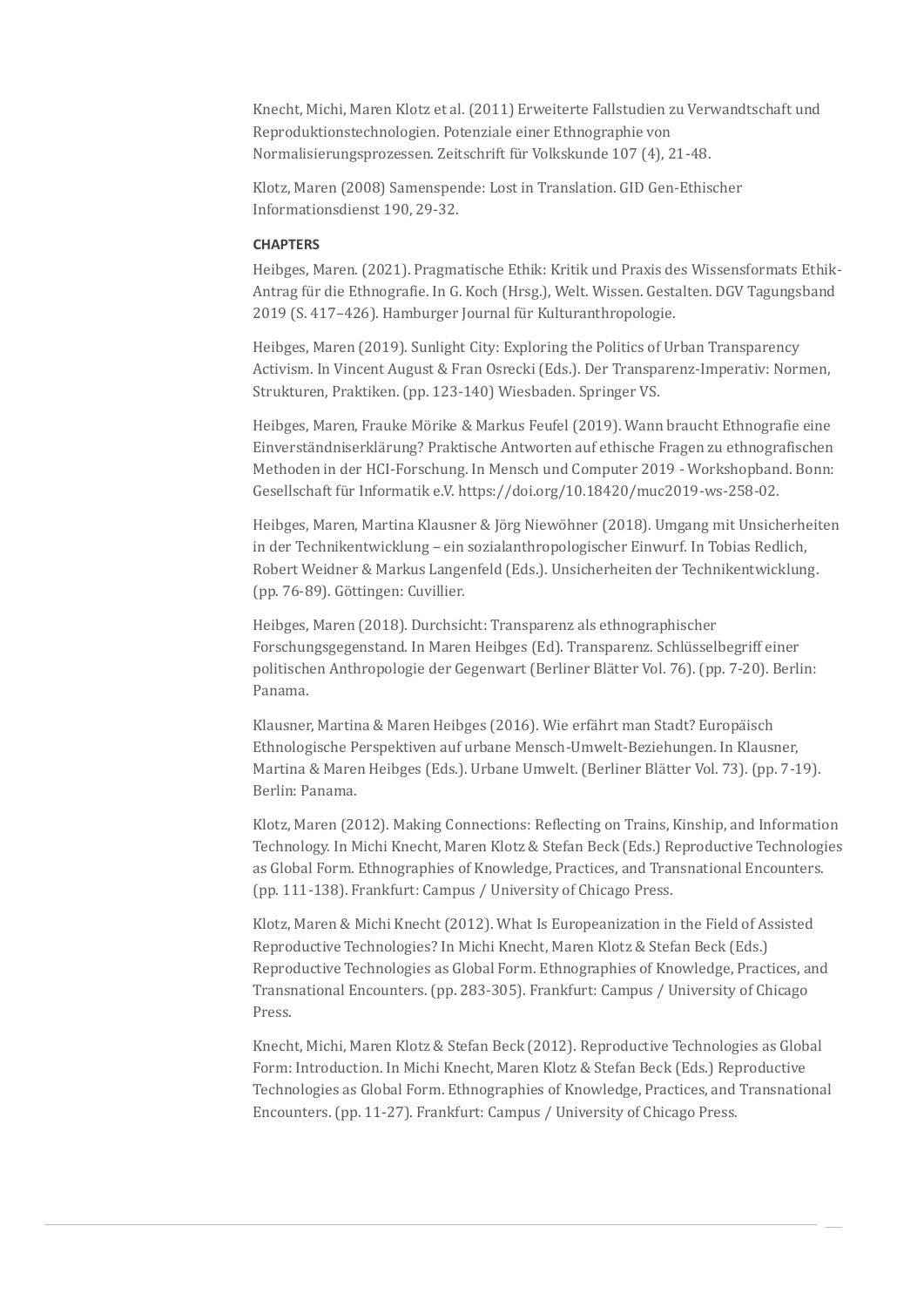Klotz, Maren, & Michi Knecht (2009). Wissenswege Lokal - Global: Zur Ethnographie von Wissenpraxen und Regulationsformen im Umgang mit Reproduktionstechnologien. In Sonja Windmüller, Beate Binder & Thomas Hengartner (Eds.) Kultur - Forschung: Zum Profil einer Volkskundlichen Kulturwissenschaft. (pp. 211-237). Münster: LIT.

Klotz, Maren (2009). Verwandtschaft wissen. Regulatives und familiäres .Wissens-Management' im Bereich assistierter Reproduktion. In Michael Simon, Thomas Hengartner, Timo Heimerdinger & Anne-Christin Lux (Eds.) Bilder, Bücher, Bytes - Zur Medialität Des Alltags. (pp. 128-137). Münster: Waxmann.

Klotz, Maren (2007). Doing Kinship in British Parliament: Selfish Parents – Disruptive Children? In Stefan Beck et al (Eds.) Verwandtschaft machen. Reproduktionsmedizin und Adoption in Deutschland und der Türkei (Berliner Blätter). (pp. 80-91). Berlin: LIT.

Klotz, Maren (2007). Globalverwandtschaft. Im Gespräch mit Edith Hufnagel, Adoptivmutter und Vorstandsmitglied der Auslandsadoptionsvermittlungsstelle 'Eltern-Kind-Brücke' In Stefan Beck et al (Eds.) Verwandtschaft machen. Reproduktionsmedizin und Adoption in Deutschland und der Türkei (Berliner Blätter). (pp. 160-168). Berlin: LIT.

Klotz, Maren (2005). Auf der Autobahn – Ein Technikdiskurs zwischen Volksgesicht und Reichsautobahn. In Falk Blask & Thomas Friedrich (Eds.) Menschenbild Und Volksgesicht. (pp. 121-130). Berlin: LIT.

## **WORKING PAPERS**

Reinecke, Christiane, Jörg Feuchter, Regina Finsterhölzl, Andrea Fischer-Tahir, Friedhelm Hoffmann, Simone Holzwarth, Maren Klotz, Michi Knecht, Veronica Oelsner, Nurhak Polat, Reet Tamme und Johan Wagner (2010). Wissen Und Soziale Ordnung. Eine Kritik der Wissensgesellschaft [Knowledge and Social Order. A critique of the Knowledge-Society]. Working Papers of the Collaborative Research Cluster 640 "Changing Representations of Social Order" Nr. 1. Http.//edoc.hu-berlin.de/series/sfb-640-papers/2010-1/

# **CONFERENCE REPORTS**

Klotz, Maren (2009) The Genetics and Identity Politics of Parenthood and Family: We are family? - 19. – 20.02. 2009 at Genomics Forum, The University of Edinburgh, www.genomicsnetwork.ac.uk/media/EGNReport\_final.doc.

Baller, Susann, Heike Bock & Maren Klotz (2006) "Begegnungsra ume - Encounters of Representations 11. - 12.12. 2006", SFB 640 (AHF Informationen 11 / 12.1.2007 and HSoZKult http://hsozkult.geschichte.hu-berlin.de/tagungsberichte/id=1465).

# INVITED TALKS **07.10.2018 CONFERENCE "REGIMES OF ANONYMITY", UNIVERSITY OF HAMBURG**

Transparency: Anonymity's Other

# **13.01.2018 WORKSHOP "THE TRANSPARENCY IMPERATIVE", HUMBOLDT UNIVERSITY BERLIN**

Sunlight City. Exploring the Micro-Politics of Urban Transparency Activism

# **11.01.2017 DEPARTMENT FOR EUROPEAN ETHNOLOGY, UNIVERSITY OF GÖTTINGEN**

Stadt aus Glas. Wie Transparenz-Initiativen urbane Sozialität und Solidarität verändern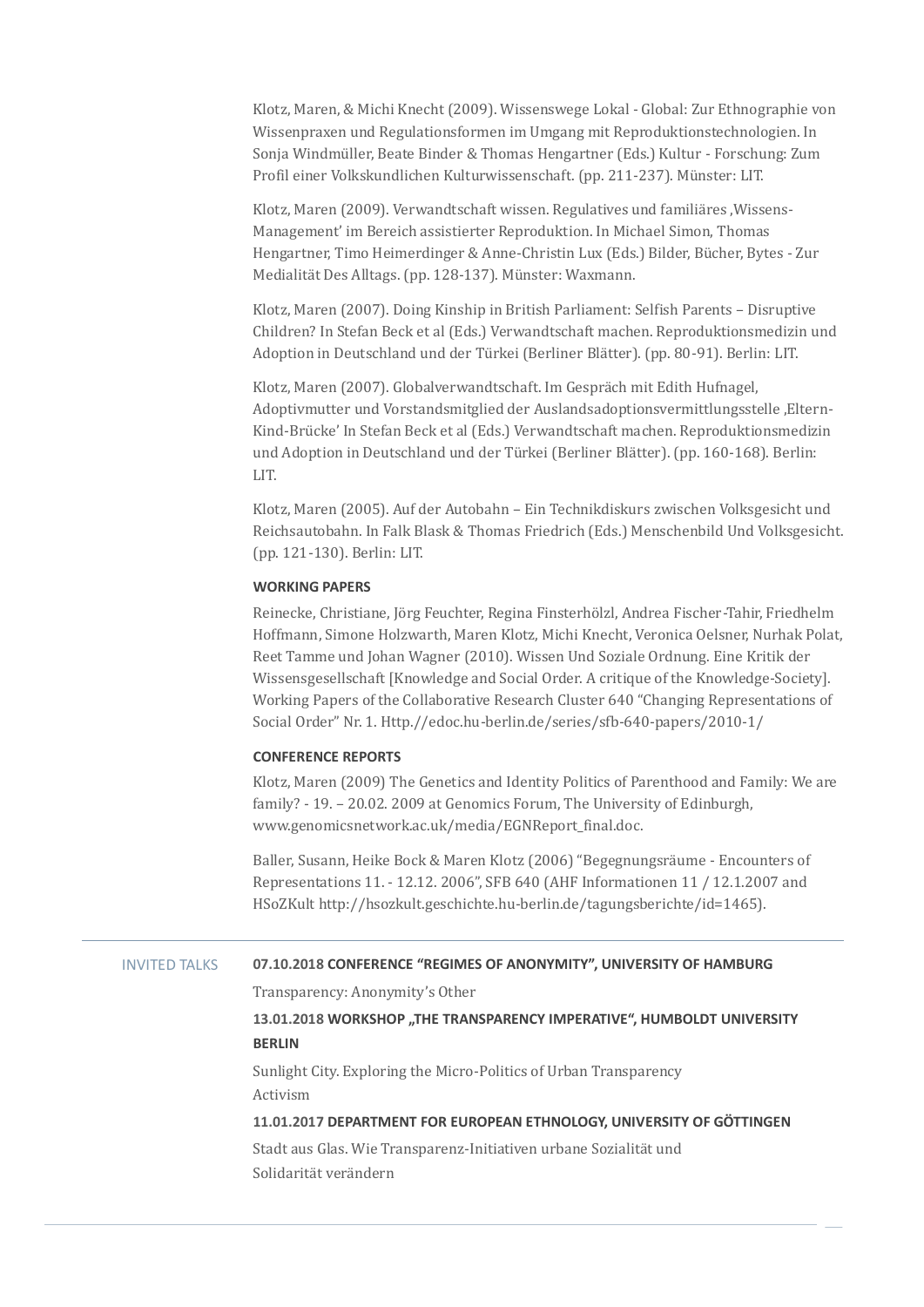|                                         | 28.02.2013 UNIVERSITY OF EXETER, WORKSHOP "IMAGINE KINSHIP"                                                                                                                                                                                                                                                                                                          |
|-----------------------------------------|----------------------------------------------------------------------------------------------------------------------------------------------------------------------------------------------------------------------------------------------------------------------------------------------------------------------------------------------------------------------|
|                                         | Sibling searches and the quest for , transparency' in the realm of donor<br>conception                                                                                                                                                                                                                                                                               |
|                                         | 02.02.2013 CONFERENCE "WHAT HAPPENED TO THE NUCLEAR FAMILY IN THE 20TH<br><b>CENTURY?", UNIVERSITY OF MÜNSTER</b>                                                                                                                                                                                                                                                    |
|                                         | [K]information: Variants of an anthropology of knowledge in the New<br>Kinship Studies                                                                                                                                                                                                                                                                               |
|                                         | 08.01.2013 WORKSHOP GLOBALIZATION AND BIOMEDICAL TECHNOLOGIES, EHESS IFRIS<br><b>CERMES 3 PARIS</b>                                                                                                                                                                                                                                                                  |
|                                         | Wayward Relations: Subversive Search Endeavours of the Donor-<br>Conceived and their Families for Genetic Kinship                                                                                                                                                                                                                                                    |
| <b>SELECTED</b><br><b>PRESENTATIONS</b> | 09.10.2019 Pragmatische Ethik: Kritik und Praxis des Wissensformats Ethik-Antrag für<br>die Ethnografie, Biennial Conference of the DGV - German Association for European<br>Ethnology and Folklore Studies: "Welt. Wissen. Gestalten" Hamburg.                                                                                                                      |
|                                         | 16.05.2019 Den Wald vor Bäumen? Der medizinische Stammbaum als relationierendes<br>Artefakt. Network-Meeting of the working group "Anthropology of Health and Ilness"<br>within the DGV - German Association for European Ethnology and Folklore Studies,<br>Göttingen.                                                                                              |
|                                         | 22.07.2015 (with Martina Klausner) Zurückbleiben bitte! Sinn und Sinnlichkeit urbaner<br>Umwelt. Biennial Conference of the DGV - German Association for European Ethnology<br>and Folklore Studies: "Culture and the Senses" Zurich.                                                                                                                                |
|                                         | 25.09.2014 (with Sebastian Mohr) (Un)Geordnete Verhältnisse: Zur Medialität der<br>Samenspende. Network-Meeting of the working group "Anthropology of Health and<br>Ilness" within the German Association for European Ethnology and Folklore Studies,<br>Göttingen.                                                                                                 |
|                                         | 26.09.2013 Transparentisierung? Materielle Infrastrukturen familiären Wissens und die<br>Abkehr von Anonymität und Geheimnis bei assistierter Familienbildung, Biennial<br>Conference of the DGV - German Association for European Ethnology and Folklore<br>Studies: Materialisierung von Kultur Nürnberg.                                                          |
|                                         | 3.07.2013 "EU conceptions: Europeanisation and Kinship in a German Fertility Clinic"<br>SIEF (International Society for Ethnology and Folklore) congress, Tartu.                                                                                                                                                                                                     |
|                                         | 24.06.2011 (with Stefan Beck) Ordering the Social: Extended Case Studies and the<br>Ethnography of Persistence and Change, Opening lecture of the workshop Ordering the<br>Social - Producing Change: New Ethnographies of Turkey in Transformation, Boğaziçi<br>Universitesi Istanbul, organised by Michi Knecht, Nurhak Polat, Maren Klotz and Stefan<br>Beck.     |
|                                         | 28.09.2008 (with Michi Knecht) Wissenswege lokal-global: Zur Ethnographie von<br>Wissenspraxen und Regulierungsformen im Umgang mit Reproduktionstechnologien,<br>Biennial Conference of the DGV - German Association for European Ethnology and<br>Folklore Studies: Kultur-Forschung. Zum Profil einer volkskundlichen<br>Kulturwissenschaft, Universität Hamburg. |
|                                         |                                                                                                                                                                                                                                                                                                                                                                      |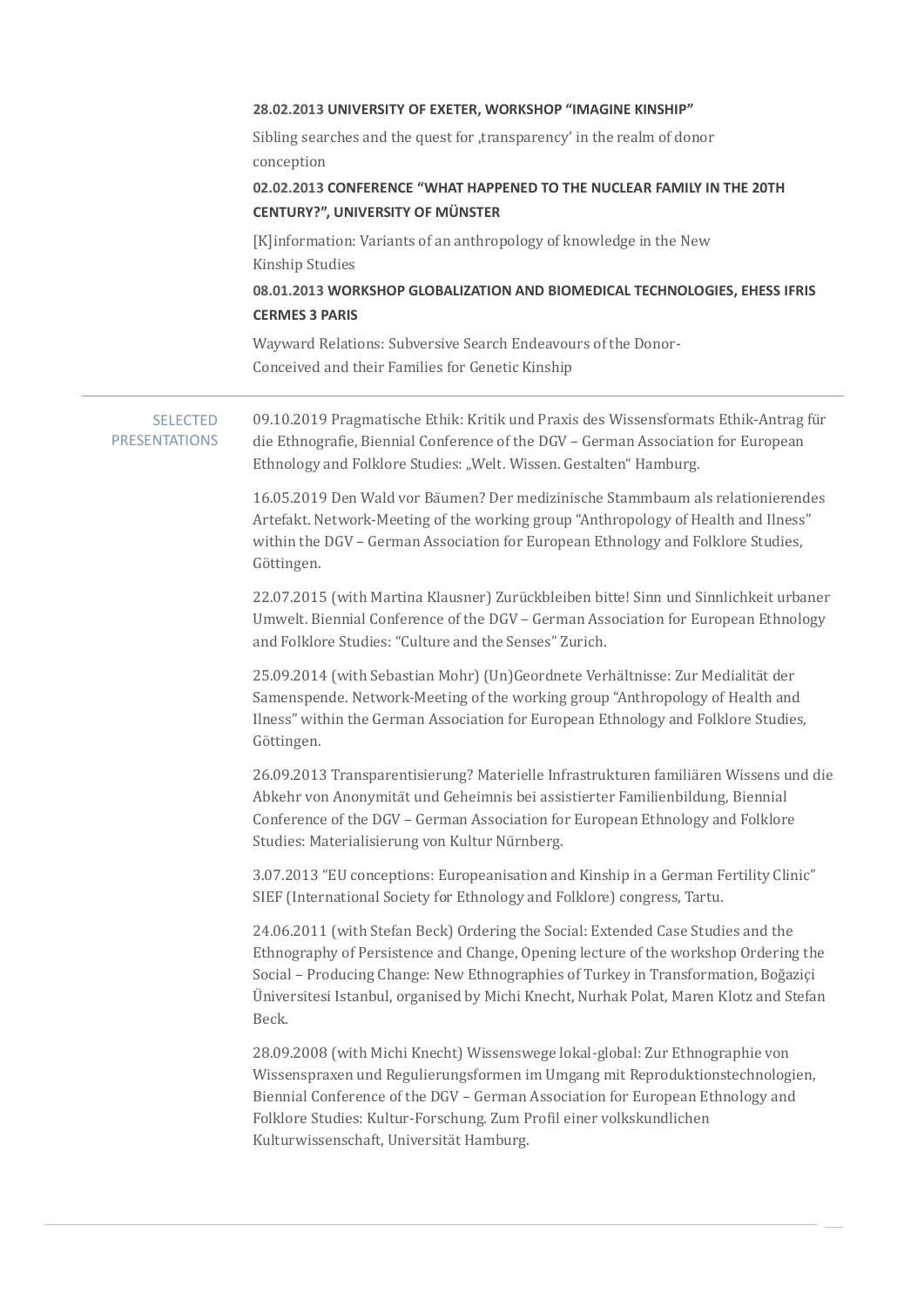02.09. 2008 "If the Kids are United..." Reproductive Unit Research in Four Actor Human/Human and Human/Non-Human Groups" 4S / EASST meeting, Rotterdam. Panel: The Science Fiction of Science Studies (organised by Dr. Michael Guggenheim).

24.09. 2007 "Verwandtschaft wissen. Familia res und regulatives 'Wissensmanagement' im Bereich assistierter Reproduktion" [Familial and Regulatory 'Knowledge-Management' during Assisted Reproduction], Biennial Conference of the DGV – German Association for European Ethnology and Folklore Studies: "Bilder, Bücher, Bytes" Mainz.

01.06.2007 "Verwandtschaftskulturen in der reproduktionstechnologischen Alltagspraxis Türkei - Deutschland" [Kinship cultures and Reproductive Technologies in Everyday Life in Turkey and Germany], Cultural Studies of Technologies, University of Hamburg.

26.01. 2007 Kinship and Gamete Donor Anonymity in British Parliament" Governing Genomics conference, Egenis, Exeter, GB.

22.04. 2006 "Hello Daddy!" - The Construction of Gamete Donors and their Kin-relations in UK Regulatory Discourse on Donor Anonymity, Science and Technology in Society Postgraduate-Conference, Washington DC, George Mason and Virginia Tech University.

|  | <b>COURSES TAUGHT</b>    | 2017 Introduction to Cultural and Social Theory                                                                                                            |
|--|--------------------------|------------------------------------------------------------------------------------------------------------------------------------------------------------|
|  | (HUMBOLDT<br>UNIVERSITY) | 2016/17 Ethnography as Combat: How to Defend the Ethnographic<br>Method Against its Most Popular Attacks                                                   |
|  |                          | 2015 'Transparency' Key concept of an anthropology of the present (2-<br>semester postgraduate research course)                                            |
|  |                          | 2014 Classical Debates in Science and Technology Studies: Political<br>Artefacts, Critique, and Reflexivity                                                |
|  |                          | 2014 Urban Environments: Ethnographic Explorations into Human-<br>Environment Interactions in the City II                                                  |
|  |                          | 2013/2014 Urban Environments: Ethnographic Explorations into<br>Human-Environment Interactions in the City                                                 |
|  |                          | 2013 Introduction to Cultural Theory                                                                                                                       |
|  |                          | 2012/2013 Introduction to Ethnological Research Methods                                                                                                    |
|  |                          | 2012 Of Bloodlines, Chosen Families and 'Designer-Babies': Spotlights<br>on the Study of Kinship 'at home'                                                 |
|  |                          | 2010/2011 Introduction to Ethnological Research Methods                                                                                                    |
|  |                          | 2011 Reading Contemporary Ethnographies: The format of ethnography<br>as representation and method (Co-Teaching with Dr. Michi Knecht and<br>Nurhak Polat) |
|  |                          | 2009/2010 Introduction to Ethnological Research Methods                                                                                                    |
|  |                          | 2009 Introduction to New Kinship Studies                                                                                                                   |
|  |                          | 2008/2009 Introduction to Ethnological Research Methods                                                                                                    |
|  |                          | 2008 Markets, Values, Reforms: What does Anthropology have to say<br>about Neoliberalism? (Co-Teaching with Tom Mathar)                                    |
|  |                          | 2007 Anthropological Perspectives on Infertility in Turkey and Germany<br>(Co-Teaching with Dr. Nevim Cil)                                                 |
|  |                          |                                                                                                                                                            |